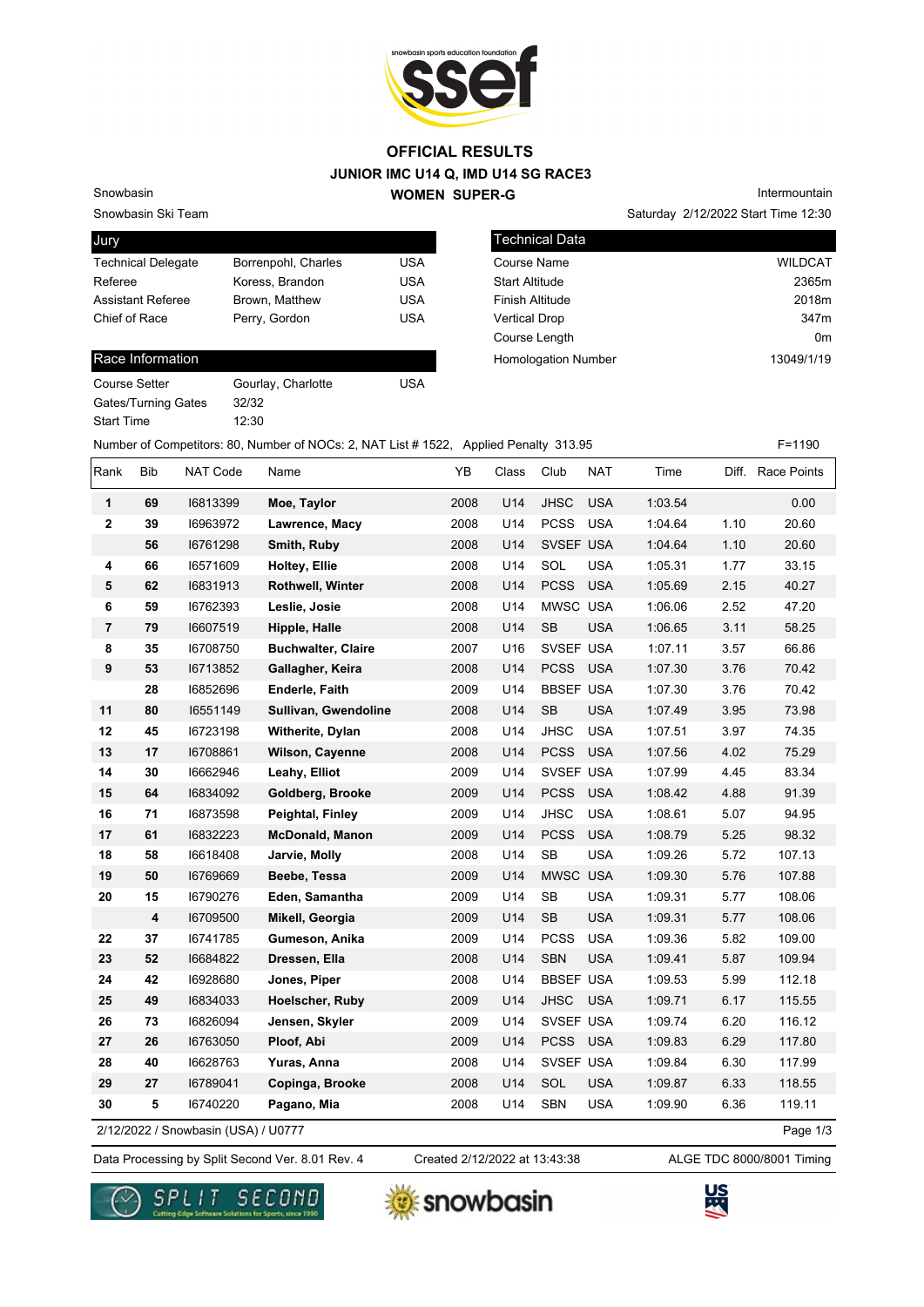## **JUNIOR IMC U14 Q, IMD U14 SG RACE3 WOMEN SUPER-G OFFICIAL RESULTS**

Intermountain

Saturday 2/12/2022 Start Time 12:30

| Rank | Bib              | NAT Code | Name                     | YB   | Class | Club             | NAT        | Time    |       | Diff. Race Points |
|------|------------------|----------|--------------------------|------|-------|------------------|------------|---------|-------|-------------------|
| 31   | 60               | 16682291 | Ulmer, Lyvia             | 2009 | U14   | <b>JHSC</b>      | <b>USA</b> | 1:09.92 | 6.38  | 119.49            |
| 32   | 21               | 16680676 | Pringle, Skye            | 2009 | U14   | SVSEF USA        |            | 1:10.22 | 6.68  | 125.11            |
| 33   | 3                | 16718055 | Thurston, Ruby           | 2009 | U14   | SVSEF USA        |            | 1:10.38 | 6.84  | 128.10            |
| 34   | 76               | 16611803 | Huntsman, Alyssa         | 2008 | U14   | SVSEF USA        |            | 1:10.50 | 6.96  | 130.35            |
| 35   | $\boldsymbol{2}$ | 16727250 | <b>Brazil, Fleur</b>     | 2009 | U14   | SVSEF USA        |            | 1:10.58 | 7.04  | 131.85            |
| 36   | 51               | 16907216 | Sell, Ashley             | 2008 | U14   | <b>PCSS</b>      | <b>USA</b> | 1:10.64 | 7.10  | 132.97            |
| 37   | 22               | 16781690 | Dibble, Anzley           | 2009 | U14   | <b>SBN</b>       | <b>USA</b> | 1:10.89 | 7.35  | 137.65            |
| 38   | 33               | 16707061 | Costello, Quinn          | 2009 | U14   | SBN              | <b>USA</b> | 1:11.58 | 8.04  | 150.58            |
| 39   | 14               | 16756391 | Van Gelder, Hennessy     | 2009 | U14   | <b>JHSC</b>      | <b>USA</b> | 1:11.69 | 8.15  | 152.64            |
| 40   | 63               | 16631582 | Hall, Greta              | 2008 | U14   | <b>BBSEF USA</b> |            | 1:12.02 | 8.48  | 158.82            |
| 41   | 34               | 16739465 | <b>Walker, Hadley</b>    | 2009 | U14   | SVSEF USA        |            | 1:12.19 | 8.65  | 162.00            |
| 42   | 29               | 16709132 | Vallieres, Amelie        | 2009 | U14   | PCSS USA         |            | 1:12.25 | 8.71  | 163.12            |
| 43   | 68               | 16631753 | Campbell, Ruby           | 2008 | U14   | SVSEF USA        |            | 1:12.64 | 9.10  | 170.43            |
| 44   | 74               | 16789051 | Copinga, Brynn           | 2009 | U14   | SOL              | <b>USA</b> | 1:12.69 | 9.15  | 171.36            |
| 45   | 70               | 16621663 | Robin, Nina              | 2009 | U14   | SB               | <b>USA</b> | 1:12.77 | 9.23  | 172.86            |
| 46   | 24               | 16614021 | Goodyear, Frances        | 2008 | U14   | SVSEF USA        |            | 1:12.80 | 9.26  | 173.42            |
| 47   | 36               | 16915285 | <b>Binstadt, Addison</b> | 2009 | U14   | <b>JHSC</b>      | <b>USA</b> | 1:13.03 | 9.49  | 177.73            |
| 48   | 43               | 16902720 | Johnson, Avery           | 2008 | U14   | <b>SBN</b>       | <b>USA</b> | 1:13.13 | 9.59  | 179.60            |
| 49   | 75               | 16585533 | Larsen, Blake            | 2008 | U14   | <b>SB</b>        | <b>USA</b> | 1:14.02 | 10.48 | 196.27            |
| 50   | 67               | 16842634 | Andra, Paige             | 2009 | U14   | MWSC USA         |            | 1:14.09 | 10.55 | 197.58            |
| 51   | 46               | 16730203 | Sewell, Alaska           | 2008 | U14   | SVSEF USA        |            | 1:14.25 | 10.71 | 200.58            |
| 52   | 55               | 16999258 | Krugh, Julia             | 2008 | U14   | <b>JHSC</b>      | <b>USA</b> | 1:14.29 | 10.75 | 201.33            |
| 53   | 72               | 17141387 | Robinson, Nora           | 2008 | U14   | <b>BBSEF USA</b> |            | 1:14.70 | 11.16 | 209.01            |
| 54   | 10               | 16832031 | Pfaff, Caroline          | 2008 | U14   | <b>PCSS</b>      | <b>USA</b> | 1:14.98 | 11.44 | 214.25            |
| 55   | 11               | 16912903 | Ize-Cedillo, Paulina     | 2009 | U14   | <b>RM</b>        | <b>USA</b> | 1:15.06 | 11.52 | 215.75            |
| 56   | 57               | 16919196 | Lindell, Ruby            | 2009 | U14   | <b>JHSC</b>      | <b>USA</b> | 1:15.30 | 11.76 | 220.25            |
| 57   | 16               | 16922169 | Pruzan, Neve             | 2008 | U14   | <b>JHSC</b>      | <b>USA</b> | 1:15.83 | 12.29 | 230.17            |
| 58   | 54               | 16806966 | Brower, Alta             | 2008 | U14   | SB               | <b>USA</b> | 1:16.11 | 12.57 | 235.42            |
| 59   | 47               | 16612996 | Peters, Hazel            | 2009 | U14   | <b>PCSS</b>      | <b>USA</b> | 1:16.67 | 13.13 | 245.90            |
| 60   | 20               | 16646870 | Morasch, Aibhlinn        | 2008 | U14   | PCSS             | <b>USA</b> | 1:16.77 | 13.23 | 247.78            |
| 61   | 8                | 16832503 | Larrabee, Lily           | 2009 | U14   | SVSEF USA        |            | 1:17.18 | 13.64 | 255.45            |
| 62   | 12               | 16735497 | <b>Abbett, Scarlet</b>   | 2008 | U14   | PCSS USA         |            | 1:17.42 | 13.88 | 259.95            |
| 63   | 78               | 16972317 | Crist, Jayden            | 2008 | U14   | SVSEF USA        |            | 1:17.50 | 13.96 | 261.45            |
| 64   | 77               | 16721986 | Hobbs, Helen             | 2009 | U14   | SVSEF USA        |            | 1:18.84 | 15.30 | 286.54            |
| 65   | 41               | 17143502 | Eddy, Bree               | 2008 | U14   | <b>JHSC</b>      | <b>USA</b> | 1:19.87 | 16.33 | 305.83            |
| 66   | 18               | 16549259 | Goodman, Brevynn         | 2008 | U14   | BR               | <b>USA</b> | 1:20.05 | 16.51 | 309.21            |
| 67   | $\mathbf{1}$     | 16831827 | Abuhaidar, Cate          | 2009 | U14   | <b>RM</b>        | <b>USA</b> | 1:20.12 | 16.58 | 310.52            |
| 68   | 31               | 16777910 | Shubin, Sophia           | 2009 | U14   | <b>PCSS</b>      | <b>USA</b> | 1:20.13 | 16.59 | 310.70            |
| 69   | 9                | R6816600 | Lawrence, Beira          | 2009 | U14   | ROCKY USA        |            | 1:20.59 | 17.05 | 319.32            |
| 70   | 6                | 16828324 | Sun, Kira                | 2009 | U14   | <b>IND</b>       | <b>USA</b> | 1:22.49 | 18.95 | 354.90            |
| 71   | 23               | 16888754 | Archibald, Claire        | 2009 | U14   | AST              | <b>USA</b> | 1:24.29 | 20.75 | 388.61            |

 **NOT PERMITTED TO START**

Snowbasin Ski Team

Snowbasin

 **DID NOT START: 5 competitors**

2/12/2022 / Snowbasin (USA) / U0777

Data Processing by Split Second Ver. 8.01 Rev. 4 Created 2/12/2022 at 13:43:38 ALGE TDC 8000/8001 Timing

Created 2/12/2022 at 13:43:38

Page 2/3